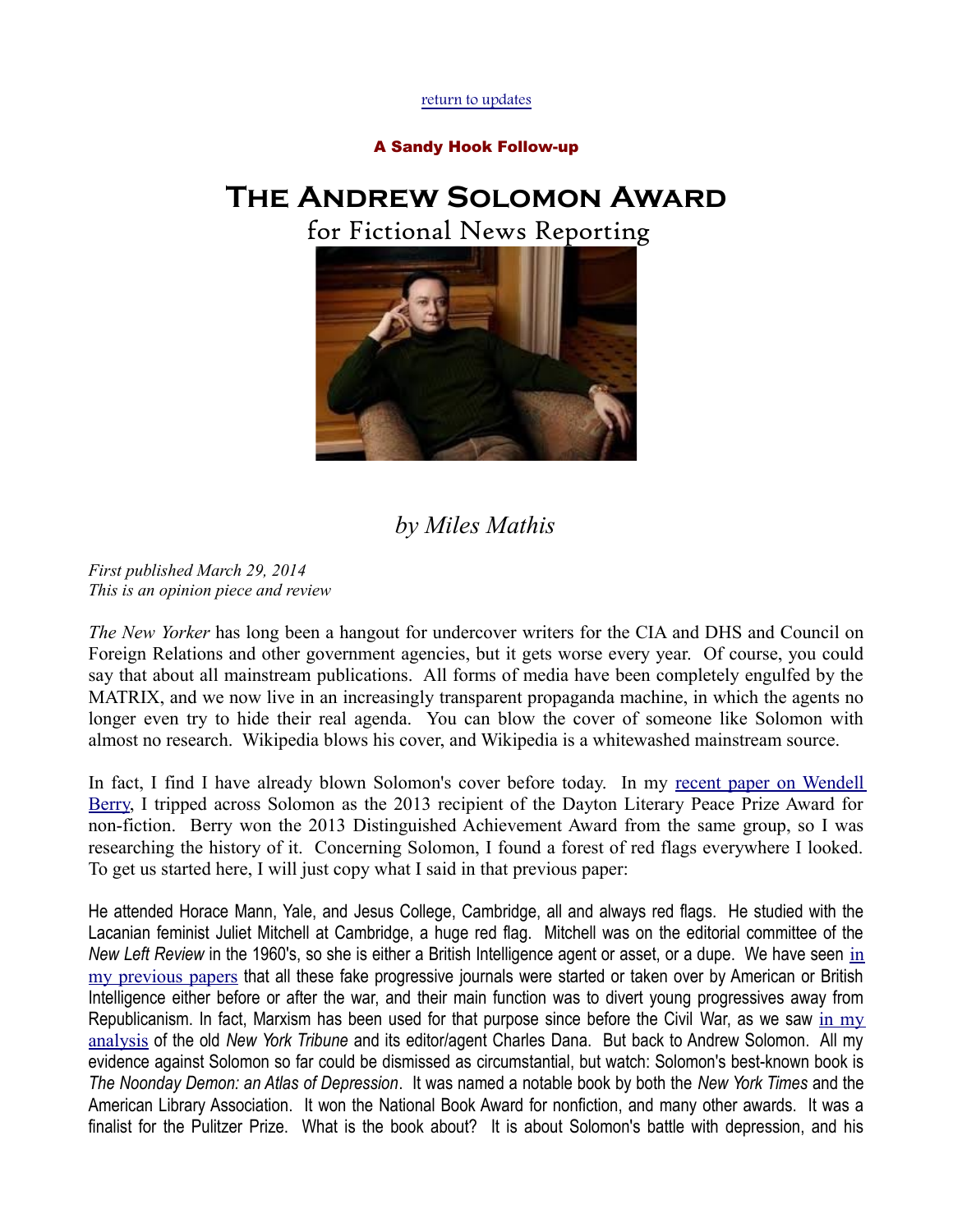solution using psychotherapy and antidepressants. So what? you say. The so what is that Solomon's billionaire father is the chairman of Forest Laboratories, a major pharmaceutical manufacturer who just happens to market Celexa, one of the top antidepressant medications. So Solomon's book is mainly an extended ad for Celexa dressed up as non-fiction. That should be so offensive on the face of it no one could look at the book without gagging, but notice that all the major institutions tripped over one another in the rush to give it an award.

I found most of that information at Wikipedia. I didn't have to search through de-classified documents or file freedom of information requests. All I did was put 2 and 2 together. I guess they think no one can count that high anymore. They appear to be checking our doses of microwaves, fluoride, and hypnosis, to see if anyone is still awake.

At any rate, I am back again today because *The New Yorker* just published a cover story on Sandy Hook by Andrew Solomon, entitled "The Reckoning." It is subtitled "The father of the Sandy Hook killer searches for answers." But the funniest thing about all this is the supertitle: this piece is supposed to be "*from the annals of psychology*." Ho-ho. Well, yes, I suppose brainwashing *is* a species of psychology. But a more accurate supertitle would be "*from the annals of psychological warfare*."

I won't even give *The New Yorker* or Andrew Solomon the courtesy of responding to the article pointfor-point, since that would require repeating the absurd story one more time. I will point out some contradictions, but I haven't the inclination or stamina to be diverted by all their ridiculous diversions. Suffice it to say that it has been proven that Adam Lanza never existed, so we know this present story is made up from whole cloth. The Sandy Hook hoax now has the distinction of being the most magnificent propaganda failure of all time. The faked Sandy Hook event makes 911 look relatively seamless and well-scripted. It makes Aurora and the Boston Marathon look almost real. Of all the false flag events in history, the Sandy Hook architecture destructed the quickest and fullest, leaving no two adjacent stones adhering. Researchers [\(including myself\)](http://mileswmathis.com/sh.pdf) have obliterated every last piece of the story, and nothing is left now but a mile-wide pile of rubble and schist. In that rubble pile are faked photos, faked interviews, faked coroner's reports, faked gatherings, faked tears, faked funerals, faked debunkings, stored Christmas trees, premature *in memorias*, premature fund-drives, and a bull-dozed crime scene.

Since the mainstream writers found they could not possibly debunk or explain all the anomalies discovered at Sandy Hook, they quit trying. As with 911, they found themselves overmatched at all times, and even the professionals of misdirection that were hired to blow smoke couldn't keep up. Everything they said just made the problem worse. The best thing for them to have done at that point would have been to drop all mention of Sandy Hook, letting it die of neglect. Move on to the next manufactured tragedy and try to do better. But some compartmented persons haven't got that memo yet. Their offices are deep under Iron Mountain or something, and they haven't yet been apprised of their no-win situation. Their pumped-in air doesn't include enough oxygen, and they seem to think that the Sandy Hook wreckage is salvageable with one more round of lies. So here we find that they have decided to inflate a Peter Lanza doll, tie strings to his lips, and put him in a chair facing Andrew Solomon. Without addressing any of the evidence or counter-evidence from Sandy Hook, they can just compose another psy-op script, heavy with faux father-son emotions, "prayer shawls, Bibles, Teddy bears, homemade toys," and the other flotsam and jetsam of Psychology 101 for Dummies.

Even before we get into the article itself, we have evidence of propaganda. You would think a magazine like *The New Yorker* would require a subscription to read a cover story online, but that isn't what we find. Although most other online articles are locked, these propaganda pieces are always available for free. These pieces are already paid for, you know, and what is wanted is the widest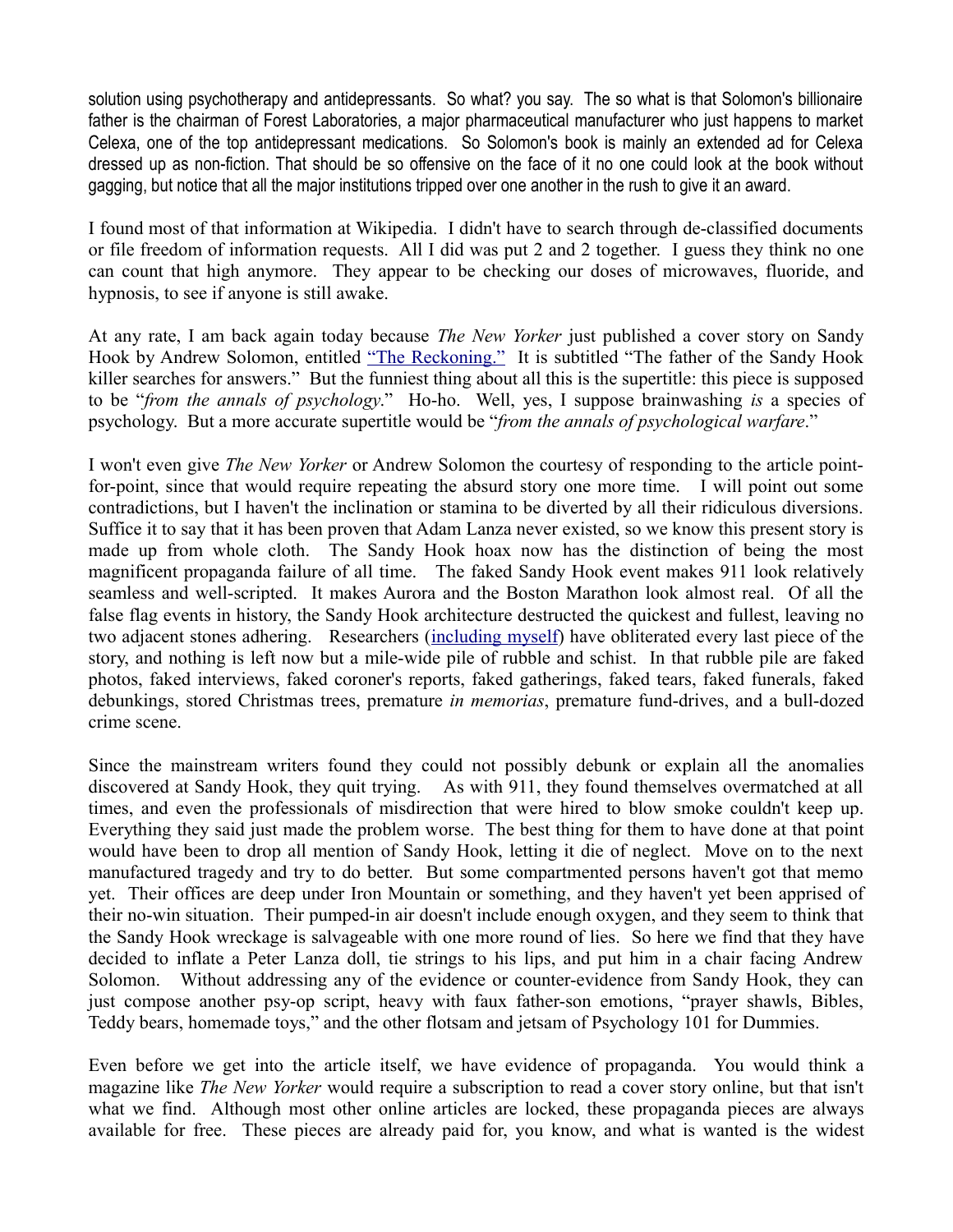possible distribution. We see that again with a more recent propaganda piece at *The New Yorker* on the Waco siege, under the supertitle "annals of religion." The magazine appears to be required to accept at least one of these articles a week from Langley or wherever. Although all the other feature articles are locked, this one is available in full without a subscription. You should ask yourself how magazines can survive on such a model. How can you make a profit giving away your feature material every month? Well, if you are subsidized by DHS or the CFR, you don't have to be concerned with profit, do you?

I also encourage you to notice that this piece featuring Peter Lanza gives us no new pictures, not even of him. He is supposed to be alive, is supposed to be being interviewed, and Solomon is supposed to be present in Lanza's home in Connecticut, but we get nothing but the old photoshopped fake picture of Adam, blurred out, superimposed with an indiscernible snapshot of two unidentifiable people.



That could be Jimmy Fallon and Haley Joel Osment for all we can tell. The mystery man Peter Lanza is re-surfacing for this exclusive interview with *The New Yorker*, and he somehow still remains as unphotographable as a Yeti? How is that? Without a photo of Peter Lanza with Andrew Solomon, we have no proof this interview took place.

Also curious is that before the interview even starts, Solomon is already hitting us over the head with the conclusion: paragraph five tells us the prime causes of the tragedy are "inadequate gun control and poor mental health care." That's clunky, don't you think. Couldn't Solomon have at least put those ideas in the mouth of his Peter Lanza doll, moving the strings and nodding his head in a lifelike manner?

To pull apart this fake interview, it is worth looking at one of the first things Solomon does have his Peter Lanza doll seem to utter:

"I want people to be afraid of the fact that this could happen to them," he said. It took six months after the shootings for a sense of reality to settle on Peter. "But it's real," he said. "It doesn't have to be understood to be real."

Again, that is clunky in the extreme. Even if you haven't read *Pysch101 for Dummies*, that should look suspicious to you. The only way Solomon could have been any less subtle is if he had swung a watch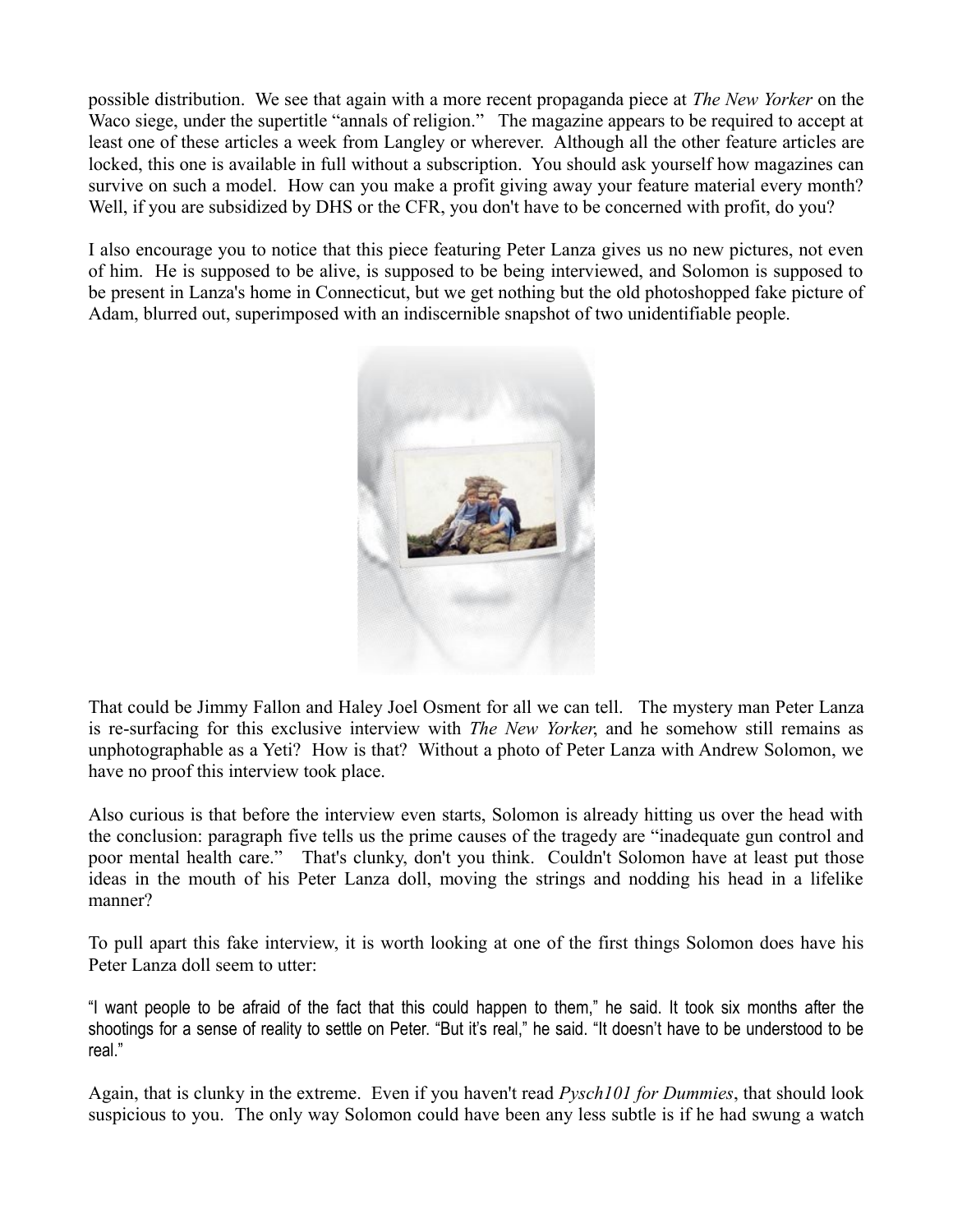in front of your face and told you, "be afraid, be very afraid!" Since a majority or large minority of people now believes news stories are being faked to create fear, it has to been seen as hamhanded for a writer to try to create fear in such an obvious manner. The rest is equally transparent: "It's real. It doesn't have to be understood to be real." That's basic hypnosis, from page one of the old book *Mesmerism*. Svengali was using those lines on Trilby 120 years ago. Hey, Andrew, time to graduate to some more advanced techniques of hypnosis! Circus clowns fooling six year olds have to be more clever than that now. If the clown says "it's real" and the child says "no it's not," the clown can't just say, "it's real" again, in a bigger magazine. The clown has to come up with a better story or go home and take off the make-up permanently.

Next Solomon begins making up a fuller history for Adam, but as usual we have no confirmation of it. He says,

A doctor diagnosed sensory-integration disorder, and Adam underwent speech therapy and occupational therapy in kindergarten and first grade. Teachers were told to watch for seizures.

What doctor, what teachers? Where are the files? In an event that has unwound to the extent of Sandy Hook, you can't just make assertions like this without a name and a quote and a source. But of course Solomon can't give you any of that, since he just made it up. And if he manufactures names or dates or posts a picture of a file, he knows that researchers would follow it up. As we have done with everything else, we would pull it apart, showing it was photoshopped, internally inconsistent, or otherwise fraudulent. So everything Solomon says here is vague and unverifiable.

Next, Solomon says,

Adam's brother, Ryan, four years older and now a tax accountant in New York, used to joke about how close Peter and Adam were.

If so, why do no pictures of Ryan and Adam together exist? Solomon says he saw boxes of photos in Peter's house, so why not publish one, to put this to rest? I'll tell you why: there is no Adam. Pictures of Adam are actually old retouched pictures of Ryan. Which gives Ryan's "joke" a new punchline. That's how close Adam and Ryan were: *they were the same person*. That's why Adam was said to be carrying Ryan's ID and why they first thought the shooter was Ryan. Adam had no ID, because he is not a real person.

To see why no new photos or documents were offered with this latest fake history of Adam, we can go to Solomon's next paragraph, where he briefly mentions *The Big Book of Granny*—the last fake document they released to give some ballast to Adam's past. That "book" is supposed to be a compilation of sick jokes Adam and a friend put together in fifth grade. The spooks ghostwrote it to make Adam look troubled from an early age. Unfortunately, the release of the *Book of Granny* fell as flat as everything else they released as evidence. After being released in the summer of 2013, it was quickly demolished by researchers, including hundreds of people at youtube. There is nothing internal to the book that indicates it was actually written by Adam, and it is once again full of anomalies and inconsistencies. Just to start with, Adam would have been 11 in fifth grade, which would have put this event 9 years before Sandy Hook, which was in 2012. That's 2003. But the document wasn't seen by any authorities until 2013. That is the date of the signature at the bottom. At the top of the document, they have given us a date of 2006, but they don't tell us what that is based on. No matter what it is based on, it is three years too late. Either those who wrote the document don't know that fifth graders are 11, or they can't subtract 9 from 12 to get 3.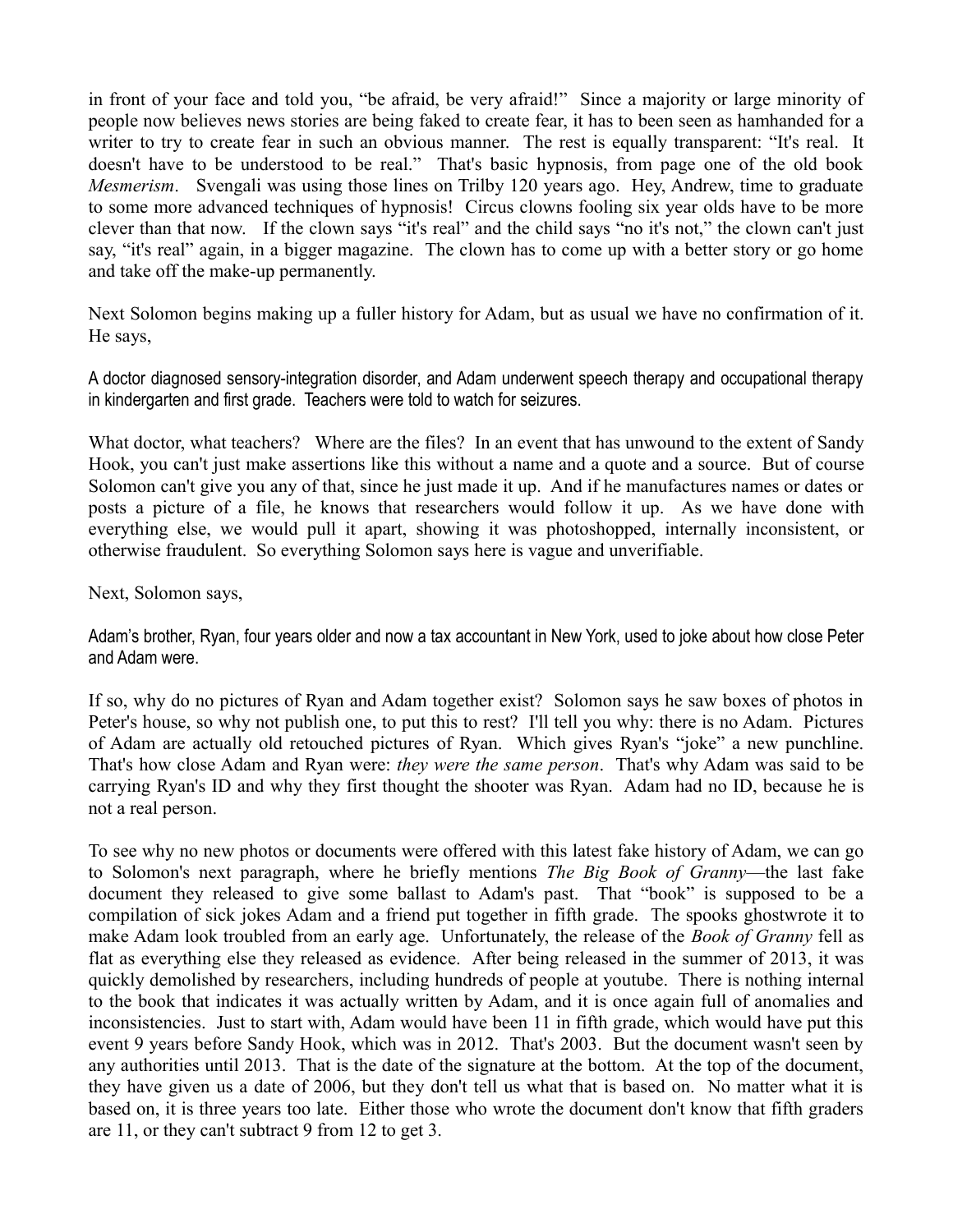Perhaps the weirdest thing about the *Book of Granny* is that it includes a plot to kill the Beatles. Granny and her son go back in time and kill the Beatles, and get sentenced to 75 years in jail. That indicates it was written by agents in their 60's. Eleven-year-old boys in 2003 could care less about the **Beatles** 

Another character mentioned in the book is Dora the Berserker. Two problems there: 1) the character's name is obviously based on Dora the Explorer, but that is a character for little girls under the age of eight. Eleven-year-old boys wouldn't be writing about any character based on Dora the Explorer. They would just as soon be writing about Barbie. 2) Boys that age don't know what a Berserker is. And if they did, they wouldn't make her a girl. This fact, along with the previous one about the Beatles, indicates that the writing of this fake book was assigned to a female agent(s) in her 60's: a real CIA "Granny." Teenage boys don't write about grannies. Only grannies write about grannies.

Another problem is found in a "chapter" where Granny and her son go to a Marine boot camp. Again, boys that age don't fantasize about Marine boot camp. Adam had no experience with the Marines. And in the case that boys *were* making up stories about war, it wouldn't be about bootcamp, the least glamorous part of being a soldier. They would do like the vidgames they play: pretend to be in a foreign country killing terrorists or bad guys. But most likely they would be killing aliens or werewolves, not "assassinating their own soldiers."

So once again, the release of this book just showed that the entire Sandy Hook event had been assigned to some low-ranking department, and that even after the event crashed and burned, the clean-up was *still* not assigned to top agents—ones who knew how to subtract 9 from 12, for instance. In fact, the clean-up—including the months of debunking by CNN, *Salon*, the *Atlantic*, and a hundred other top sources—was so poor it just ended up adding to the suspicion many of us had from early on that this whole thing was blown on purpose, for some larger reason. This article by Solomon is more gasoline on that fire, since it won't convince any doubters, and will give believers more absurd data they have to fit into their heads somehow. Every new inconsistency and absurdity increases the odds that a believer will refuse to go on. In other words, stories like this in *The New Yorker* sixteen months after the fact create no new believers, they just risk creating new non-believers.

One of the most likely new items to cause a believer to quit for good is Solomon's assertion that Adam Lanza became a Ron Paul fan when he was in middle school. You have to be kidding me! It is hard to believe they actually tried to fit this in. Was Adam also a fan of Syria, Iran, the Hezbollah, and Kim Jong-il? To start with, the timeline once again doesn't fit. Let's say Adam was 14, that would put this in 2006. That's about five years too early. Paul didn't become big news until late 2011, and the Ron Paul Revolution didn't really catch fire until early 2012. By then, Adam would be 19, about four years after middle school. I will be told Ron Paul was also big in 2007, but Adam was at least three years short of voting age. Paul was big on the internet then, but not on TV. Unless his father was a big Ron Paul supporter, and unless Peter talked about it a lot with his son, it is very unlikely that a boy that age would have encountered Ron Paul, or be interested. We are told Adam also "liked to argue economic theory." That, along with the Ron Paul thing, is completely unbelievable. How many 14 year olds do you know that like to argue economic theory or that were Ron Paul fans? I was a very precocious middle schooler, but I had no interest in politics or economics, and don't remember a single brainy friend that was, either. This despite the fact that my Mom ran for US Congress and talked politics constantly.

You should remind yourself that this conflicts loudly with other things were are told about Adam. We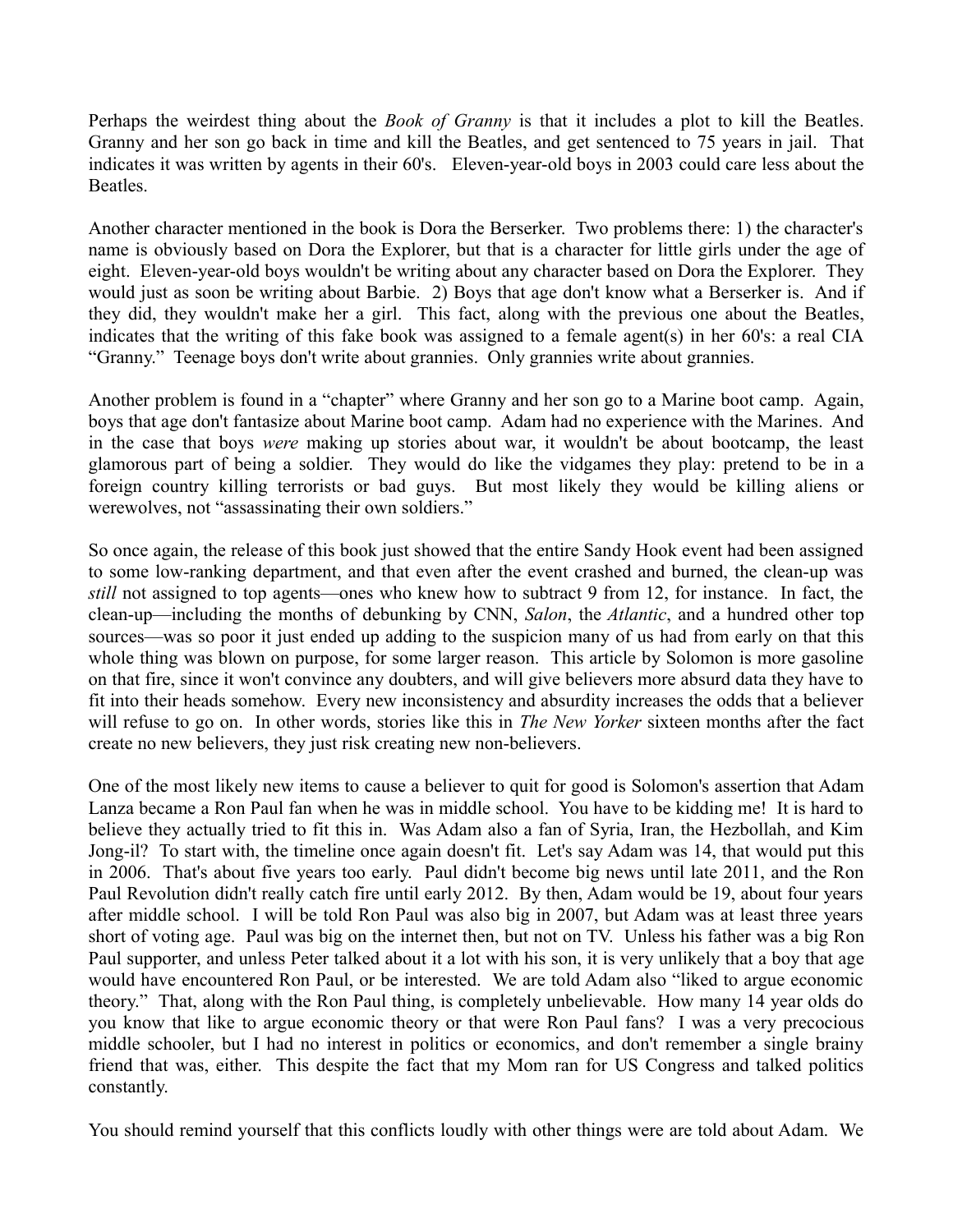have variously been told he had Asperger's or autism, was semi-retarded, was a social outcast, had no friends, etc. But now we are being told he was "very talkative" and so precocious at 14 he was arguing economic theory and following Ron Paul. So basically Adam was Rainman: an autistic savant, arguing economic theory one moment and staring at the wall the next.

The Ron Paul connection is a contradiction in another way. We are supposed to believe Adam was already nuts at 11, drawing cartoons and telling stories about "assassinating our own soldiers." But just three years *later*, Adam is making a hero out of Ron Paul. The contradiction? Ron Paul had more support from our soldiers than any other candidate, both in 2008 and 2012. Paul led all other candidates in both parties in fundraising from on-duty military and ex-military. Solomon is doing his best to slander Paul here, but it isn't working. It is once again both too obvious and too ridiculous.

Another problem is that the whole paragraph in which Ron Paul and the economics quote are buried is a melange of anachronisms. As with the Beatles reference, we have evidence that our story teller is decades too old to get inside of Adam Lanza's head. Andrew Solomon is 50, so keep that in mind as you read the following:

Adam was a fan of Ron Paul, and liked to argue economic theory. He became fascinated with guns and with the Second World War, and showed an interest in joining the military. But he never talked about mass murder, and he wasn't violent at school. He seldom revealed his emotions, but had a sharp sense of humor. When Peter took him to see Bill Cosby live, Adam laughed for an hour straight. He loved reruns of "The Bob Newhart Show" and "Get Smart," which he would watch with his dad.

Strange that Adam didn't like anything from his own time, but instead had the tastes and experiences of a 50-year-old. *Get Smart* was on from 1965-70. The *Bob Newhart Show* was on from 1972-78. Bill Cosby peaked as a stand-up performer from 1970-82. It looks like the spooks should have hired a 20 year-old to tell them what was popular with teen boys in 2003-6.

It was at this point in the article that I scanned down to see when the interview began. It never does. It turns out this isn't an interview, it is a long unbelievable story lightly sprinkled with fake quotes from Peter Lanza.

The bald contradictions continue. We are told several times that "Adam's sense of humor endured." He is said to have sent around a picture of Marx, Lenin, Stalin and Mao, commenting on their beards. He found it "hilarious." Unfortunately, this conflicts with a diagnosis of autism. Autistic people do not have a sense of humor and do not send around jokes, seeking comment or empathy or a common laugh. Apparently, Adam only has autism when the story needs him to. When the story tellers wish to include a joke about Marx or a mention of Bill Cosby, suddenly Adam is not autistic.

Soon afterwards, we get another contradiction. We are told that his parents bought Adam a car in 2009 and that he was a very cautious driver. This conflicts with the earlier debunking, where we were told Adam didn't come up in a people search in 2012 because he was totally off the grid. The computers and spiders didn't know he existed. We were told he was a retarded shut-in, with no license, no social security number, and I suppose no birth certificate. But here, they admit that wasn't true as recently as 2009. And all that information isn't purged after just three years. If the computers knew where he was in 2009, they would still know where he was in 2012. All the various people searches don't just stop working after three years. At worst, they would have information outdated by three years. But they don't. They don't have *any* information. According to the computers, he doesn't exist. According to the computers, everyone else in his family exists except him.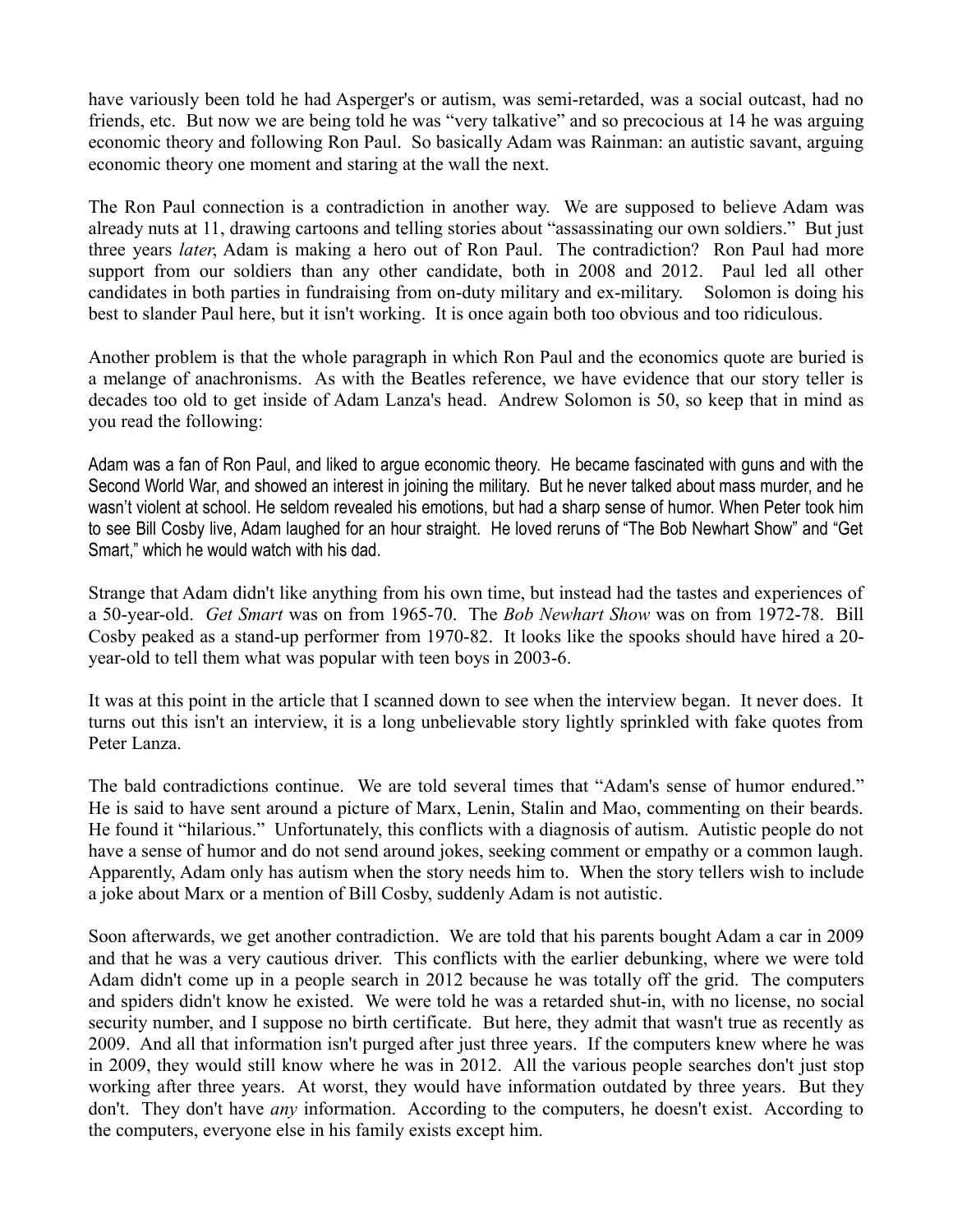And still another contradiction. We are told that his mother Nancy said, "He has had a bad summer and actually stopped going out." That was in the fall of 2012! So Adam was still going out up until summer of 2012. But according to older parts of the story, Adam had been a shut-in since at least 2009. We were told in early 2013 that CBS and other mainstream outlets couldn't find any information about Adam after 2009. No one had seen or heard of him since then. So, he was invisible when he went out?

And another contradiction: Peter says that in 2012, "I was doing everything I could." But we were just told a few paragraphs earlier that Peter hadn't seen Adam in two years, although they lived within easy driving distance. Not seeing your own son for two years is "doing everything I could"? Looks like someone forgot to edit this story for continuity.

And more contradictions: When Solomon asks Peter Lanza what they did about a funeral for Adam, "No one knows that," Peter said. "And no one ever will." What? No real parent says that. That is only put into the script in order to play on the fake emotion and mystery. The normal thing to say would be, "Yes, we had a private funeral for my son, and buried him." If you want to prevent angry people from tampering with the grave, just don't mention the cemetery. The rest of this mystery is unnecessary. Is Peter implying that murderers don't deserve burial? What did he do, feed the body to wolves? Of course, since Adam never existed, there was no reason to have either a funeral or burial. Apparently they didn't wish to be bothered with faking it, so they just resort to this "No one knows that or ever will" dodge. Another sign of lazy event coordinators.

Soon afterwards, Solomon gives us a statistic: **Since 2006, according to a** *USA Today* **study, there have been two hundred and thirty-two mass killings—meaning, more than four deaths apiece, not including the killer—in the United States.** The question you should ask is, "were *any* of those 232 mass killings real, or were they *all* manufactured by the government to sell this program of fear and control?" We now know that Sandy Hook was fake, Aurora was fake, LAX was fake, the Boston Marathon was fake, and on and on. It looks to me like the government simply budgets for three mass tragedies a month, to keep DHS and TSA expenditures properly inflated. And it looks like some faction of CIA or military is sick of it, and is purposely blowing their cover. That is why it is so easy for researchers like me to compile information. Just as CIA is blowing the cover of NSA via the inflatable doll they call Snowden, some faction of Intelligence is blowing the cover of DHS in this Sandy Hook event.

We may even see evidence of DHS fighting back in this *New Yorker* article. Near the end, Solomon tells us of letters from the public sent to Peter Lanza after the event. One suggests that "Adam had been drugged by the C.I.A. and forced to his acts in order to foment support for gun-control legislation." You should find it highly curious to find the CIA being blackwashed like this. Although this is closer to what DHS did with the event, they try to pin it on CIA. I predict CIA will not fail to notice, and will return fire. Sandy Hook is now such a sitting duck, it may turn out to be the first false flag event to have its cover fully blown within two years. In other words, CIA may use its links to the mainstream press to open this one completely up.

Remember, when DHS was founded in late 2002 and began faking these events, it had to use a mainstream press that had already been controlled by CIA back to 1947. In fact, military intelligence had been controlling the media back to at least the 1840's, as I have shown in previous papers. So DHS was basically borrowing CIA's primary tool. The thing is, CIA had a long history of faking events, and therefore had some amount of pride in both its track record and in its tool. So when DHS came in and started faking these events like a bunch of amateurs, it naturally pissed off CIA. It is like when you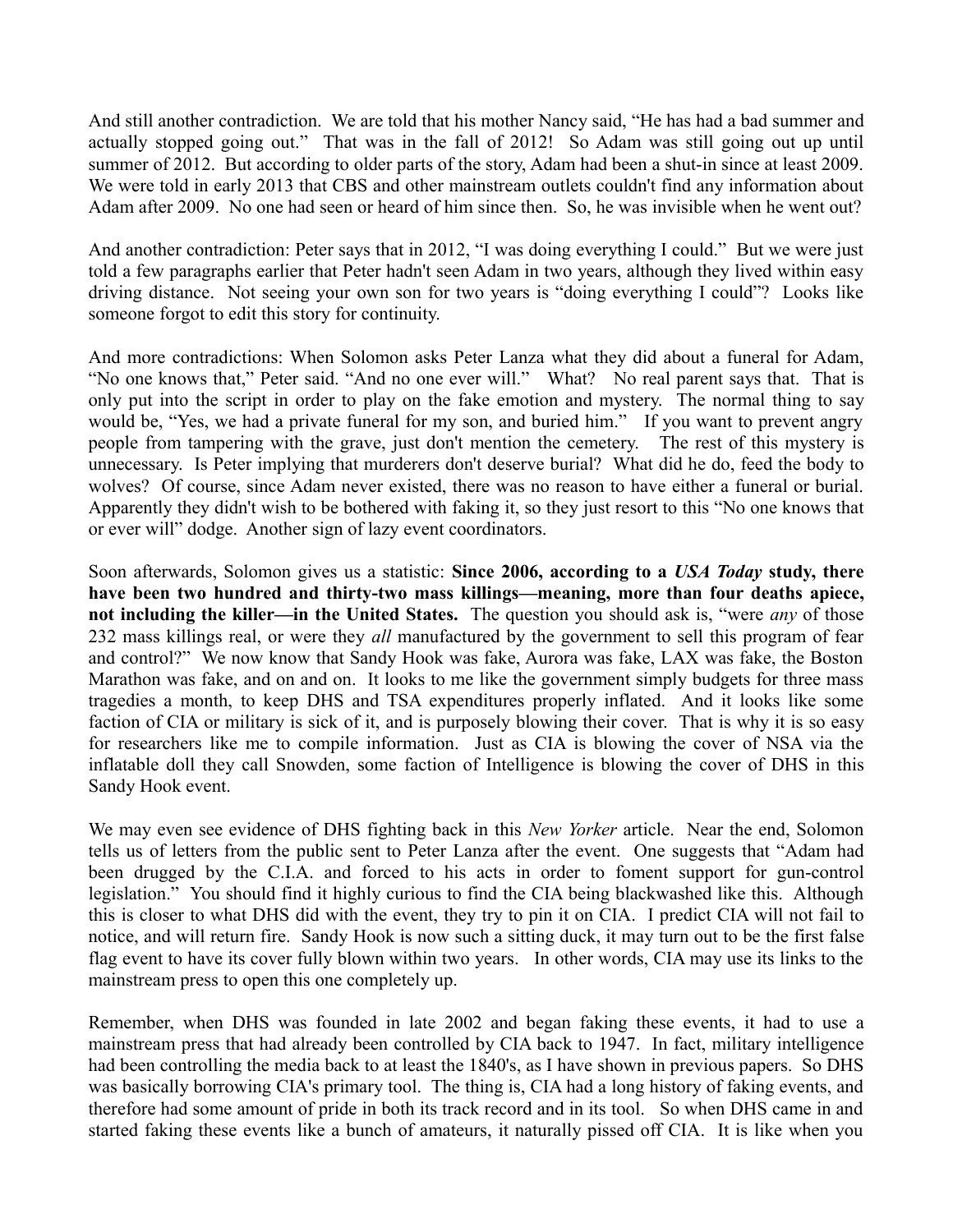loan a shovel to your neighbor next door, and he returns it with dirt and rust all over it, and a cracked handle. CIA is concerned that DHS is permanently breaking the tool, so that no one can use it anymore. Once the public becomes suspicious of the media, it is useless as propaganda, you see.

Now, CIA could have loaned their expertise to DHS, and in some instances we must assume they have done that. But in other instances, CIA didn't approve of DHS's events, and left them to coordinate things alone. Since DHS is relatively new at this game, they bungled these events badly. Sandy Hook is just one of these events. Because CIA didn't approve of these events to start with, and because CIA is angry that its primary tool is being sullied, DHS is now in serious trouble. If we add to that the fact that DHS has tried to co-opt some of the sexiest domestic duties of the CIA—doing to CIA what CIA did to FBI back in the 1970's—we have the grounds for a serious turf war.

You have to understand that when DHS was created in 2002, there was actually no room for it in the architecture. The Intelligence community was already overfull, with more agents than there was useful work. Intelligence was already doing a slew of things that didn't really need to be done in the 1990's. As with the Military, its main job was just spending money. But the Cheney/Rumsfeld cabal wanted part of that pie, so they used 911 to finance a huge expansion. They pushed their way into the Intelligence apparatus and almost immediately began trying to take control of it. They took over INS, ICE, FEMA, and the Coast Guard, and created TSA. Although they felt immediate resistance from existing Intelligence, especially CIA, it wasn't until DHS began taking over NSA that CIA felt really threatened.

I beg you to notice that all the agencies reported to be buying ridiculous amounts of ammunition, including hollow point ammunition, are sub-agencies of DHS. From this, we may assume that even the IRS is being taken over by DHS. That would naturally concern CIA as well. This indicates that DHS is not feeling threatened by you or me, they are feeling threatened by push-back from CIA.

We can actually take these ammunition purchases as a sign of hope. It took me a while to understand it, but here is why. If we are witnessing fall-out from a turf war between DHS and CIA, and if push comes to shove, the question will be decided by who controls the actual military, especially the Air Force. Although it appears DHS has taken control of the Department of Defense and possibly the DIA, those are just offices. The Department of Defense is just a cabinet office; it is not the armed forces. Well, if DHS controlled the armed forces, they wouldn't need to be buying ammunition, would they? The armed forces already have ammunition. Therefore, we may assume that someone else still controls the armed forces of the US. This is bad news for DHS, since to thwart DHS, all this someone needs to do is prevent delivery of that ammunition. An order for ammunition is not the same as delivery of ammunition.

Yes, it looks to me like DHS is running scared, which of course indicates that they have not achieved the total co-option of government or military they dreamed of. The only remaining question is why this "someone" has allowed things to devolve as far as they have, and why more decisive action to limit or suppress the decidedly evil aspects of DHS hasn't been taken. If DHS is not in charge, why are they being allowed to run amok?

The unsavory answer would appear to be that we do not have good guy versus bad guy here. This is not a Hollywood movie. What we have is bad guy versus worse guy, DHS being worse guy. Someone is preventing the very worst DHS events, but that someone is not preventing the thousands of lesser events—although it appears they could if they wished to. They are *letting these things happen*, probably because they are profiting from the fear and confusion DHS causes almost as much as DHS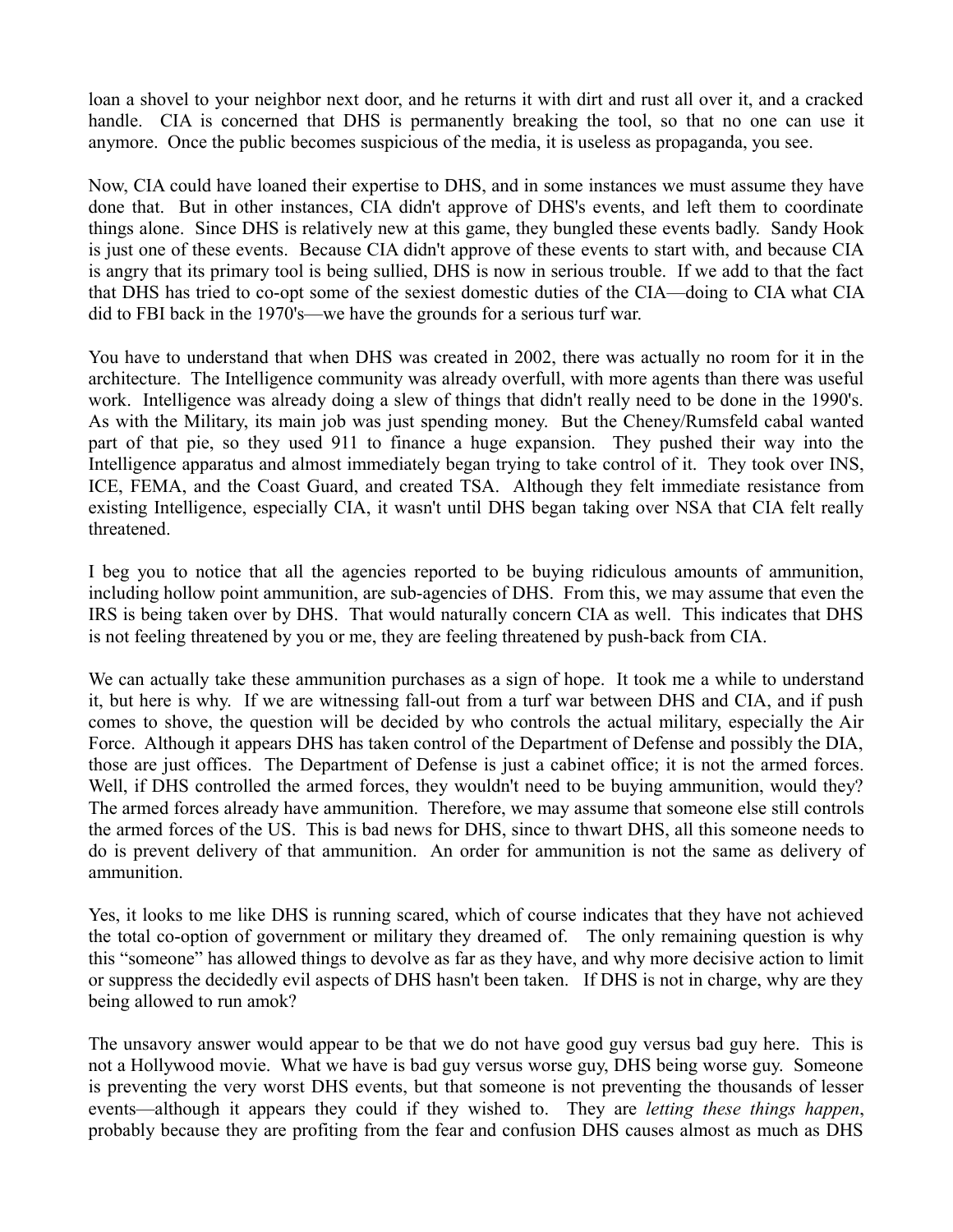is. The rather sad fact of the matter is that no ruling faction in the world currently wears a white hat or cares for a New World Order. What they seem to care for is a continuation of the Old World Disorder, which they are convinced maximizes profits.

I wish I could convince them otherwise, but that is very difficult to do. They have been tutored from a young age, taught that good and evil are an illusion. In their secret societies, there is only one god, and he is not a example of monotheism. No, their one god is power, which is a monad. There is no opposing force to power. The only opposite to power is lack of power. In this scheme of life, there is no morality, no chance of doing wrong. Everything that leads to more power is right, according to their texts.

But they are wrong, and I don't need Christianity, Islam, or Buddhism to demonstrate it. I can demonstrate it with my own life. Their theory results in their lives, my theory has resulted in my life. Who has more power? For them, it is obvious: they have more money and can therefore order things to be done. This to them is power. They can even order that I be killed. Power. But I see it differently. Let's look at science, for a start. They can and have ordered all sorts of scientists to do all sorts of science, enriching themselves in the process. But as I have shown, all that science—centuries of it—is wrong. So these rich people and their scientists have not had the power to do real science. They have only been capable of vast amounts of fake science. All their money and power have bought them nothing real. I have done real science without any of their funding. To me that is an indication of real power. I can do what they cannot do: *power*. The same applies to art. They can hire any number of artists to create any number of modern works, but none of that is art. It is just a huge pile of expensive non-art. Same with writing. I can out-write them and all their hired hacks put together. The rich people cannot do what I do, and cannot hire anyone to do what I do. Therefore the power is *mine*. Since I am the one that can do these things, I have the power, not them.

This proves you cannot buy power. The only power you can buy is the power to destroy. You can buy bombs and poison and you can hire murderers. But you cannot buy the ability to create. Yes, Donald Rumsfeld has far more power to harm people than I do, but that is not really power. Power is normally understood to be a power to create, not to destroy. Their theory of power is not a theory of power, it is a theory of anti-power. Once you define life as a monad, and throw out the dual nature of Nature, you have lost all ability to create. Either side by itself can only supply anti-power. To create, you must believe in both sides and harness both sides.

So you see, they fail even by their own standards. They define life based on power, but do not have that power. Their power is illusory, for it is based wholly on money. But their money cannot buy the life I have lived. It cannot buy them *ability*.

You will say they can give money to charity, and through those charities they can heal people and save lives. But again, all that is an illusion created by wealthy people. Just as it was possible for me to create art and do science with almost no money, you can heal people and save people's lives with almost no money as well. Healing and saving don't require money, they require *ability*. They require healers and savers, not rich people.

You will say the rich can support the arts and sciences. Yes, rich people could support the arts and sciences, but the fact is *they don't*. Modern rich people enriched by the modern theory of power haven't even supported the arts, as their predecessors did. Instead, they have destroyed the arts, in order to further enrich themselves [\(as I have shown\)](http://mileswmathis.com/launder.pdf). Even when they appear to be supporting the arts, they are only supporting fake new arts which have displaced the real arts of the past. The same can be